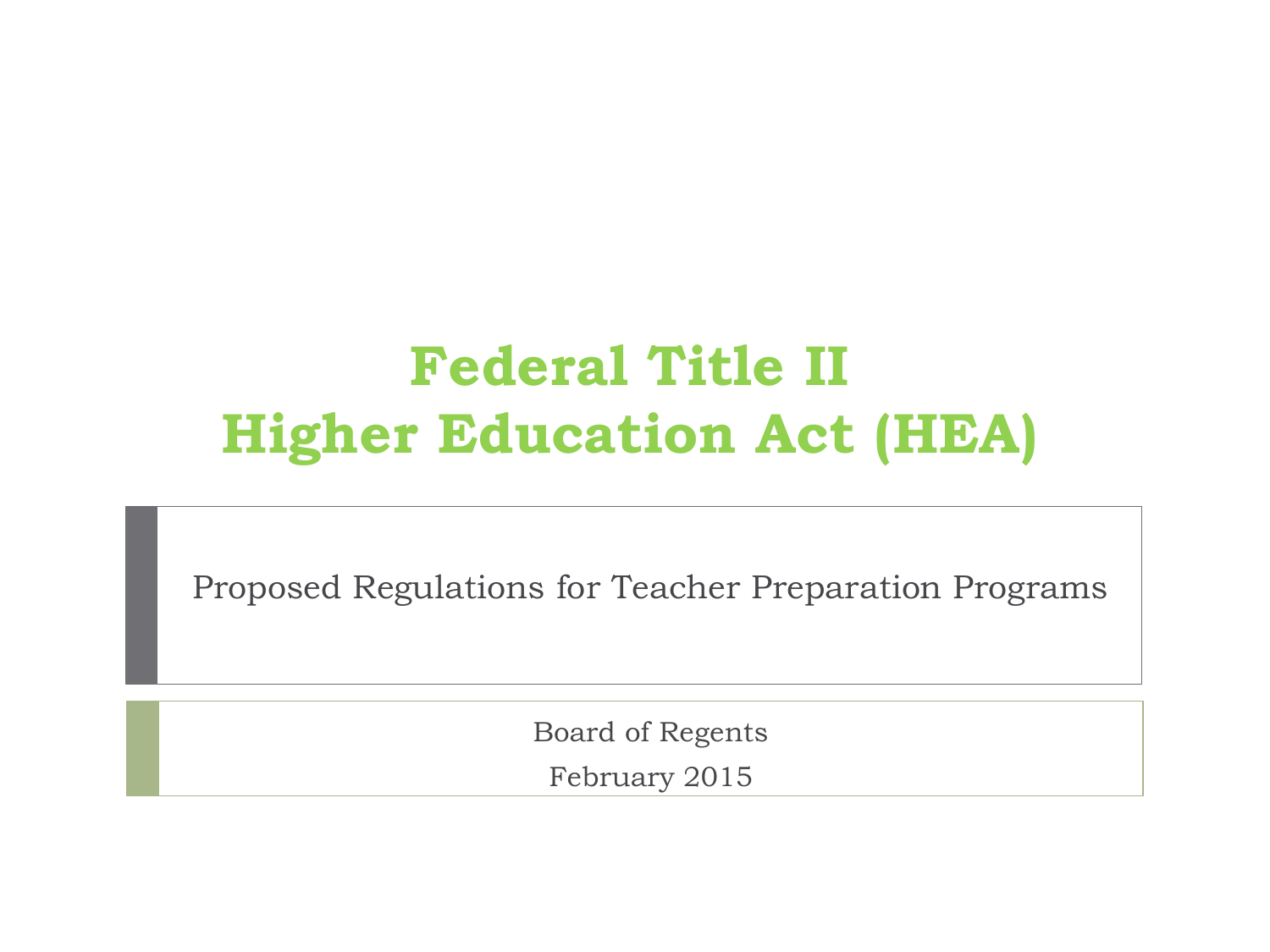# **Background – Title II**

Currently, the U.S. Department of Education (USDE) requires states and institutions of higher education (IHEs) receiving federal assistance to provide annual reports on specified input measures for their teacher preparation programs. Both the states and IHEs provide different optional data with its own interpretations of definitions.

For the most objective measure, New York State uses certification pass rates.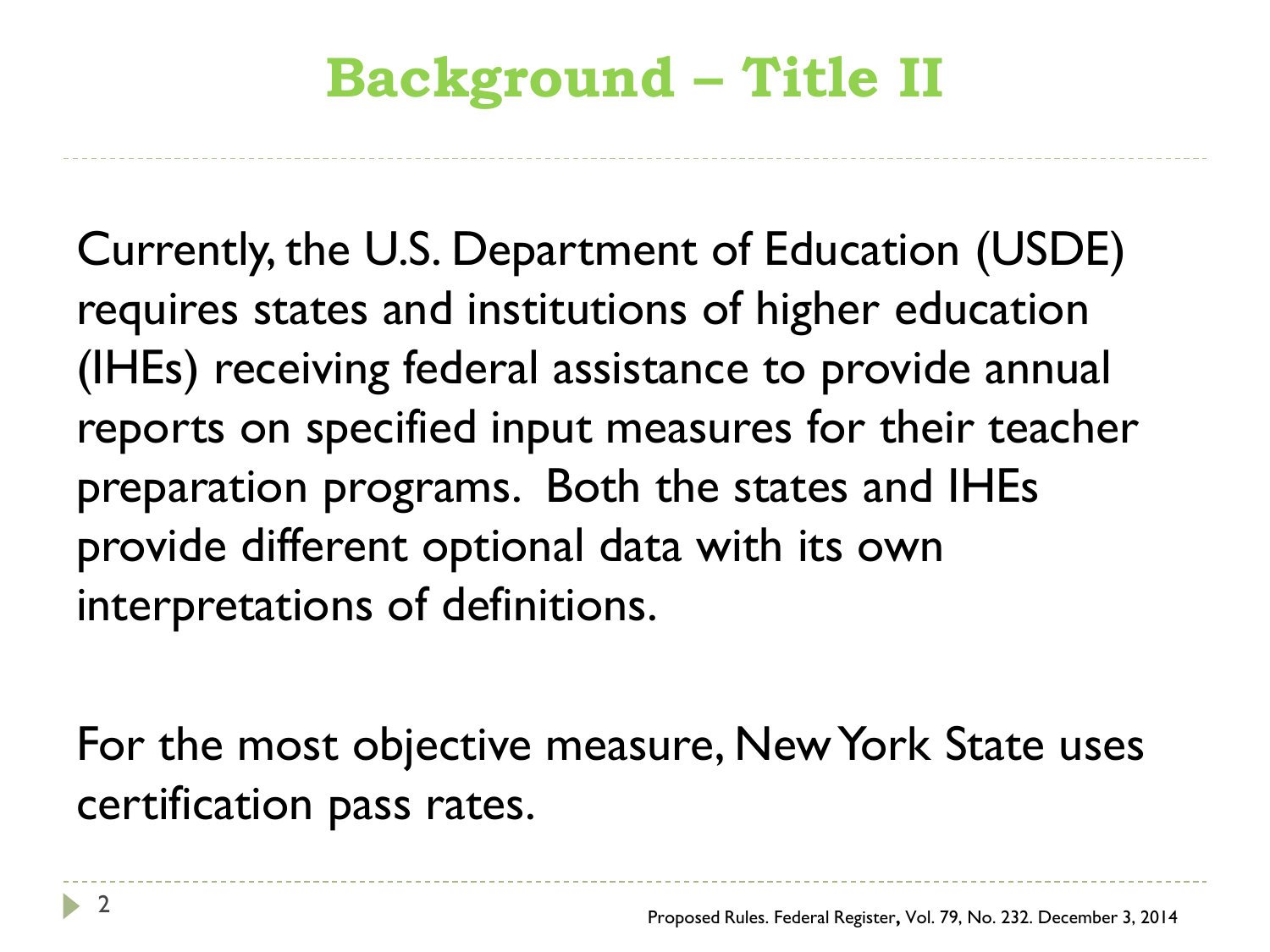# **Background – Title II**

#### **New York State submits:**

- $\triangleright$  information on teacher preparation programs such as pass rate data; and
- related information such as state teacher certification requirements

New York State defines low performing as any institution whose students fall below 80% pass rate on New York State Teacher Certification Examinations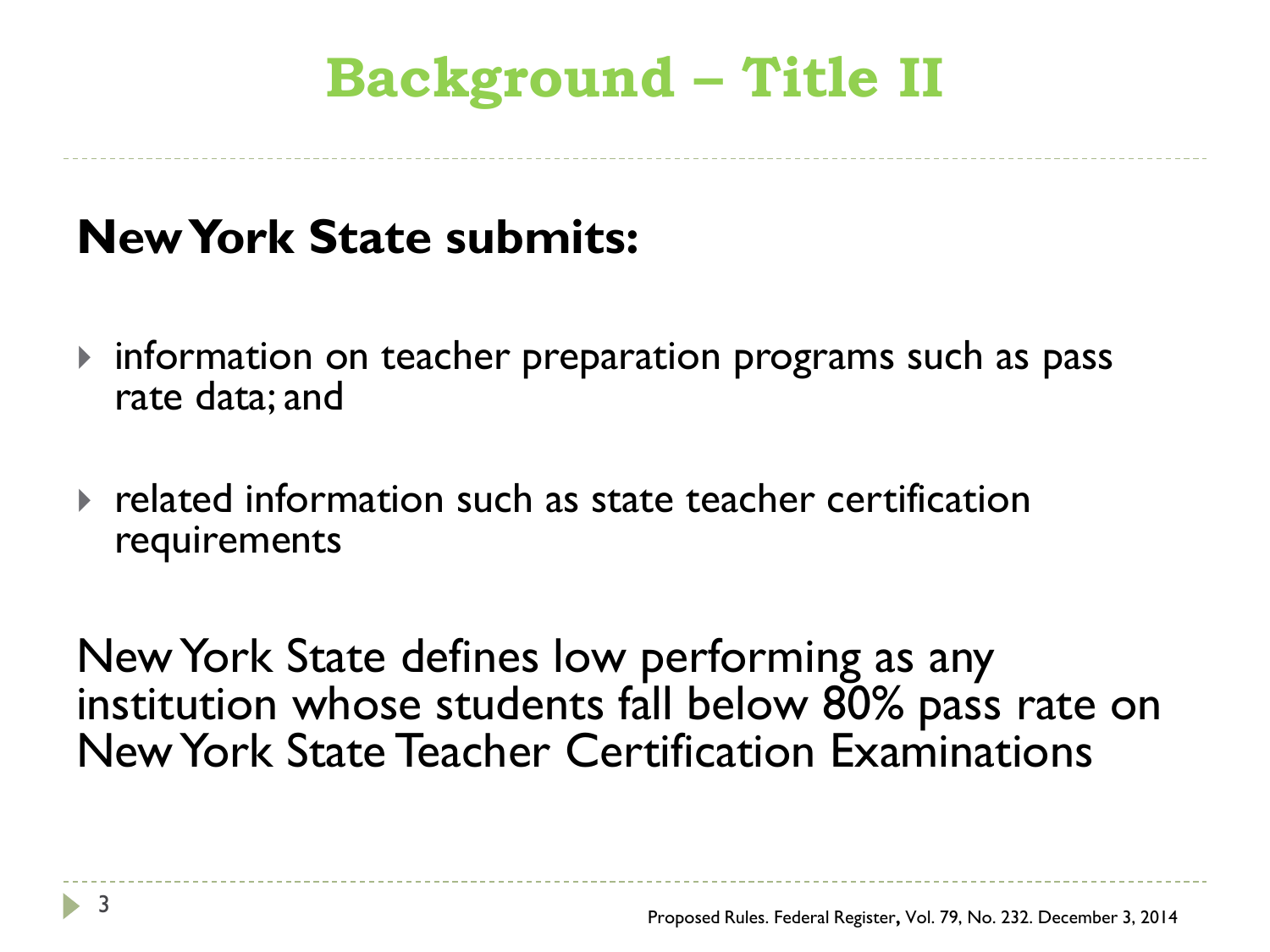### **Reason for Proposed Regulation Federal Regulators' Concerns**

- ▶ Current reporting is not based on meaningful indicators and is lacking in outcome measures.
- ▶ Data collected have been insufficient to identify improvements made in teacher preparation programs.
- ▶ Institutional Report Cards and State Report Cards are cumbersome with many variations in criteria and indicators.
- ▶ Low-performing or at-risk teacher preparation programs continue to qualify for TEACH Grant funding.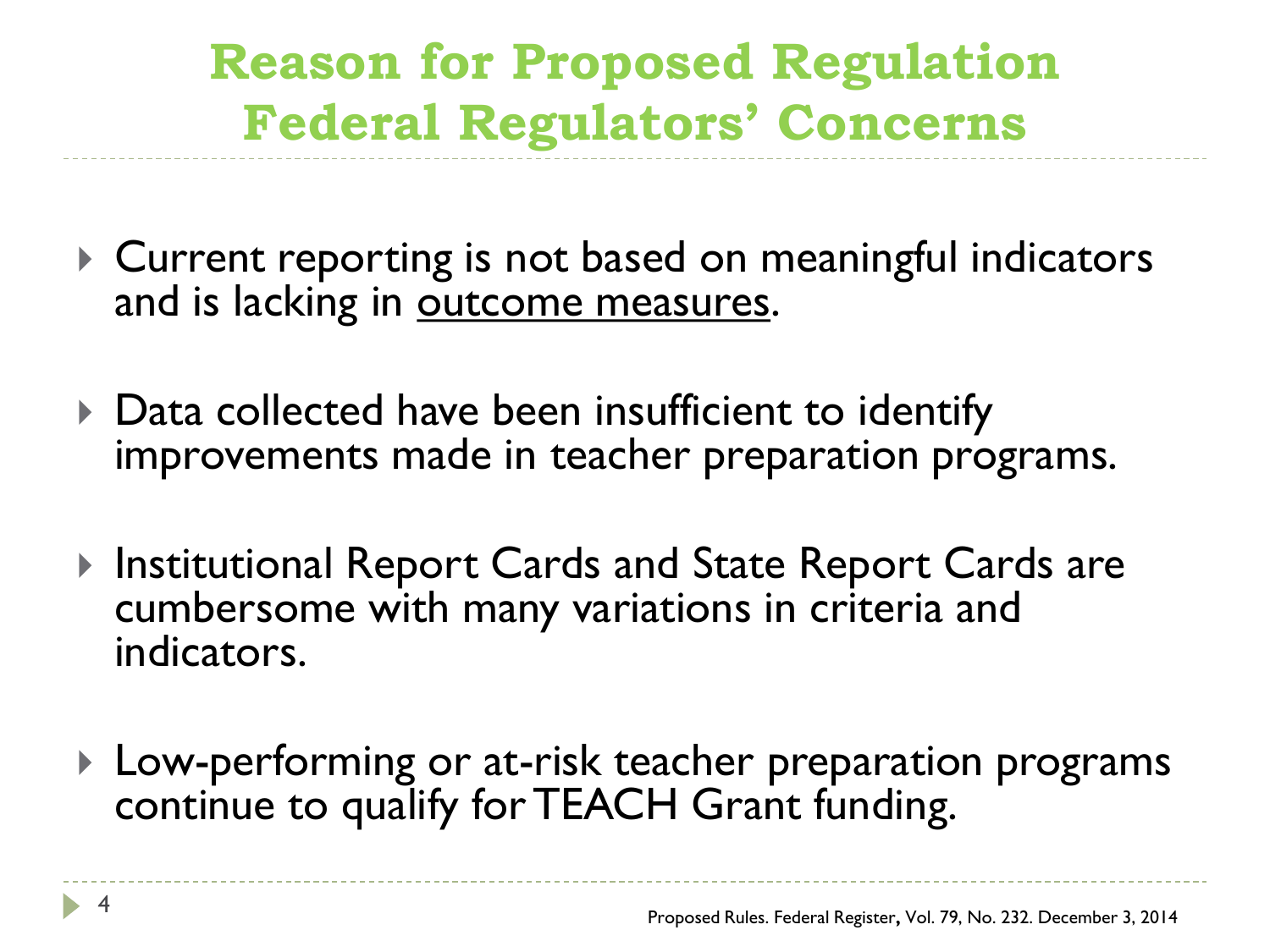#### **USDE Proposed Regulations Defined Terms**

- USDE will define specific terms for states to use. For example,
	- **At-risk teacher preparation program**: "defined as a teacher preparation program that is identified as at risk of being identified as low performing by a State based on the State's assessment of teacher preparation program performance" (p.71854) ;
	- ▶ Student learning outcomes: "...defined, for each teacher preparation program in a State, as data on the aggregate learning outcomes of students taught by new teachers and calculated by the State using student growth, a teacher evaluation measure, or both" (p. 71855).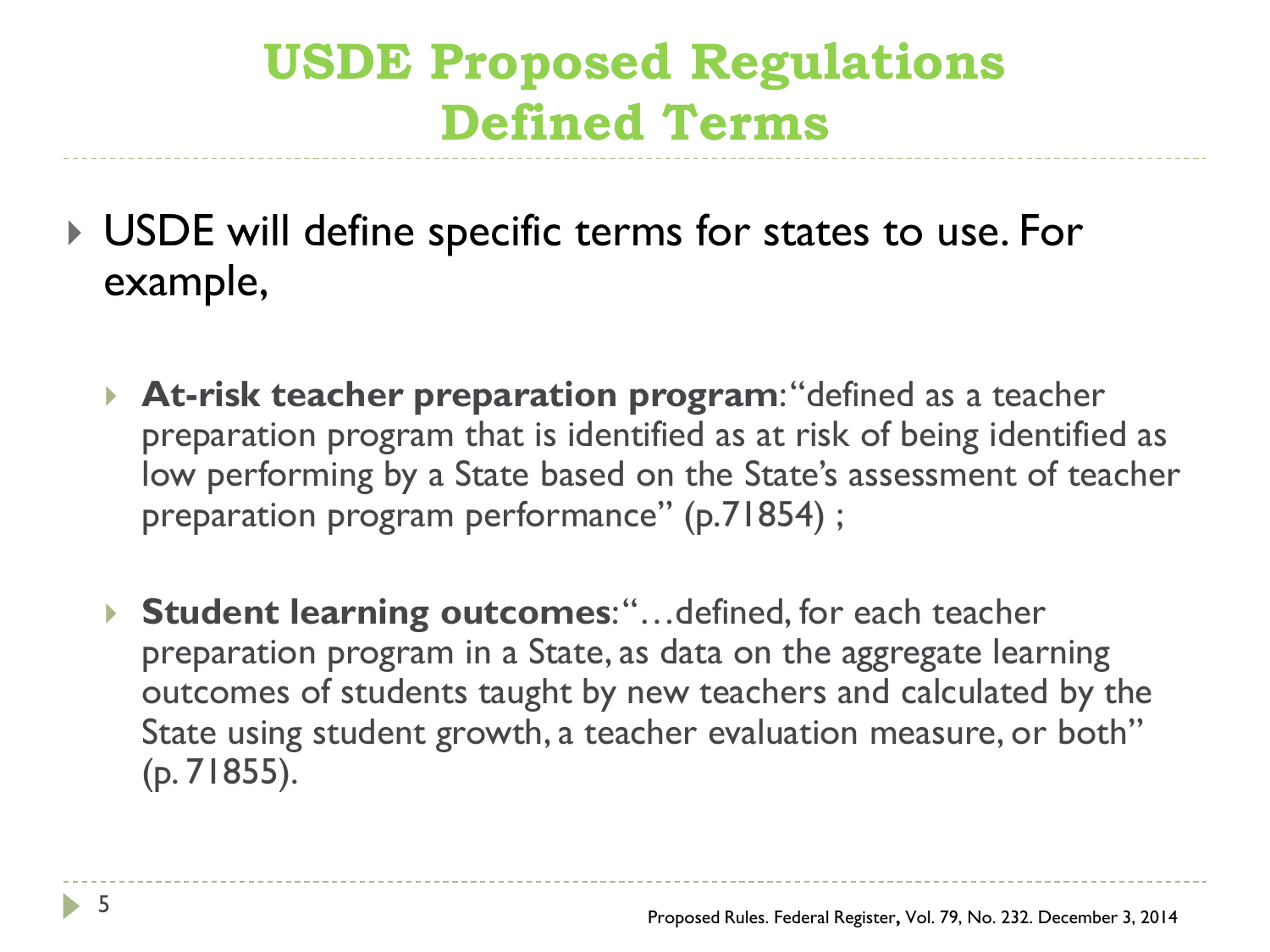### **USDE Proposed Regulations Institutional Report Card (IRC)**

USDE will require IHEs to post prominently on their IHE website the IHE Institutional Report Card\* submitted to the state and listing the quality of its teacher preparation program(s).

\*The report card will be developed by the USDE.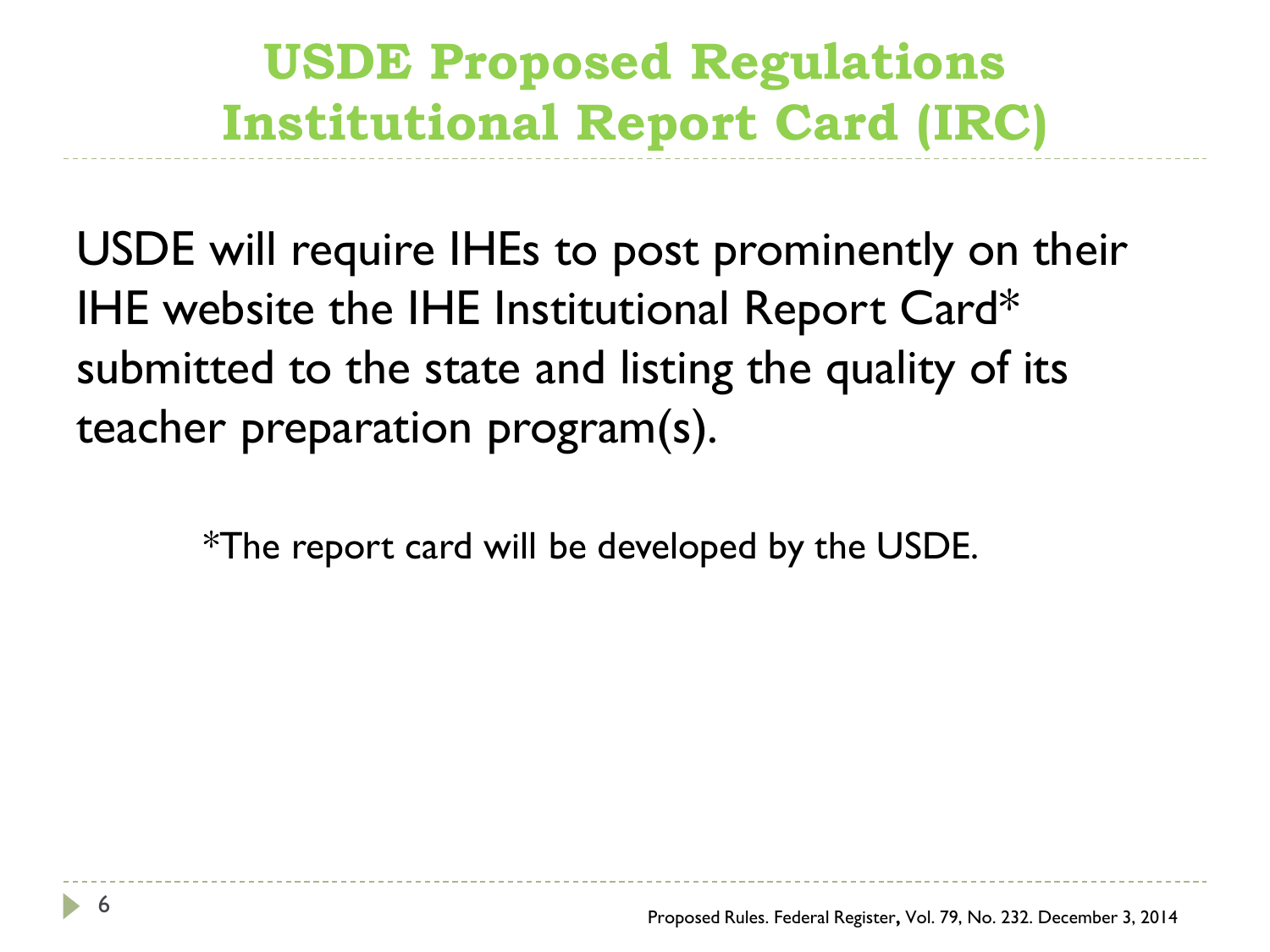## **USDE Proposed Regulations State Report Card (SRC)**

- ▶ USDE will require states to post on their individual websites, as well as submit to USDE, the State Report Card\* listing the quality of its IHE's teacher preparation program(s).
- ▶ The State Report Card will be submitted in October, 6 months earlier than the current April requirement.

\*The report card will be developed by the USDE.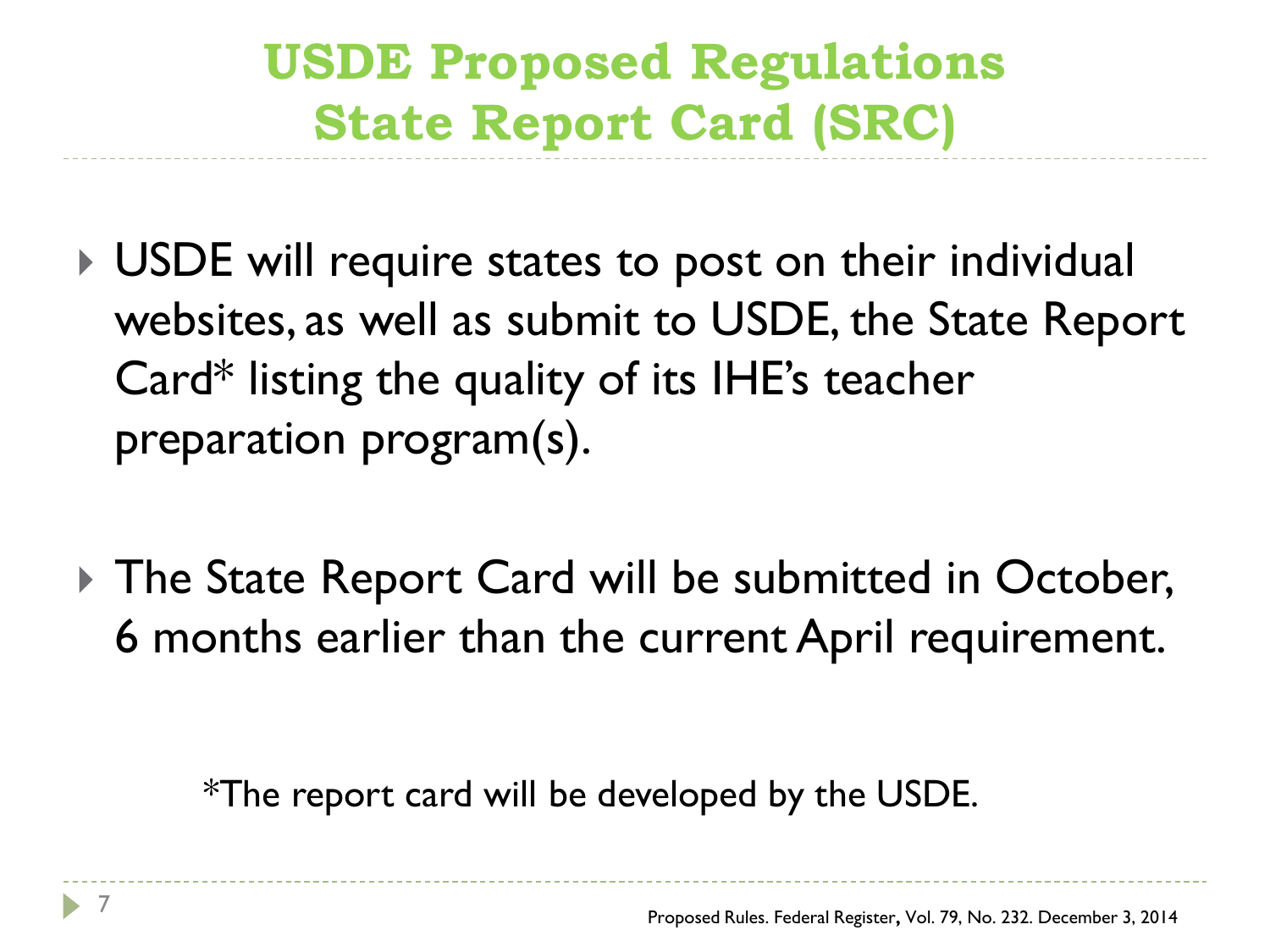## **USDE Proposed Regulations State Requirements**

- States must establish specific and differentiated teacher preparation program performance levels*.*  A minimum of four federally required levels will be:
	- **Exceptional**
	- **Effective**
	- **At-Risk**
	- ▶ Low-Performing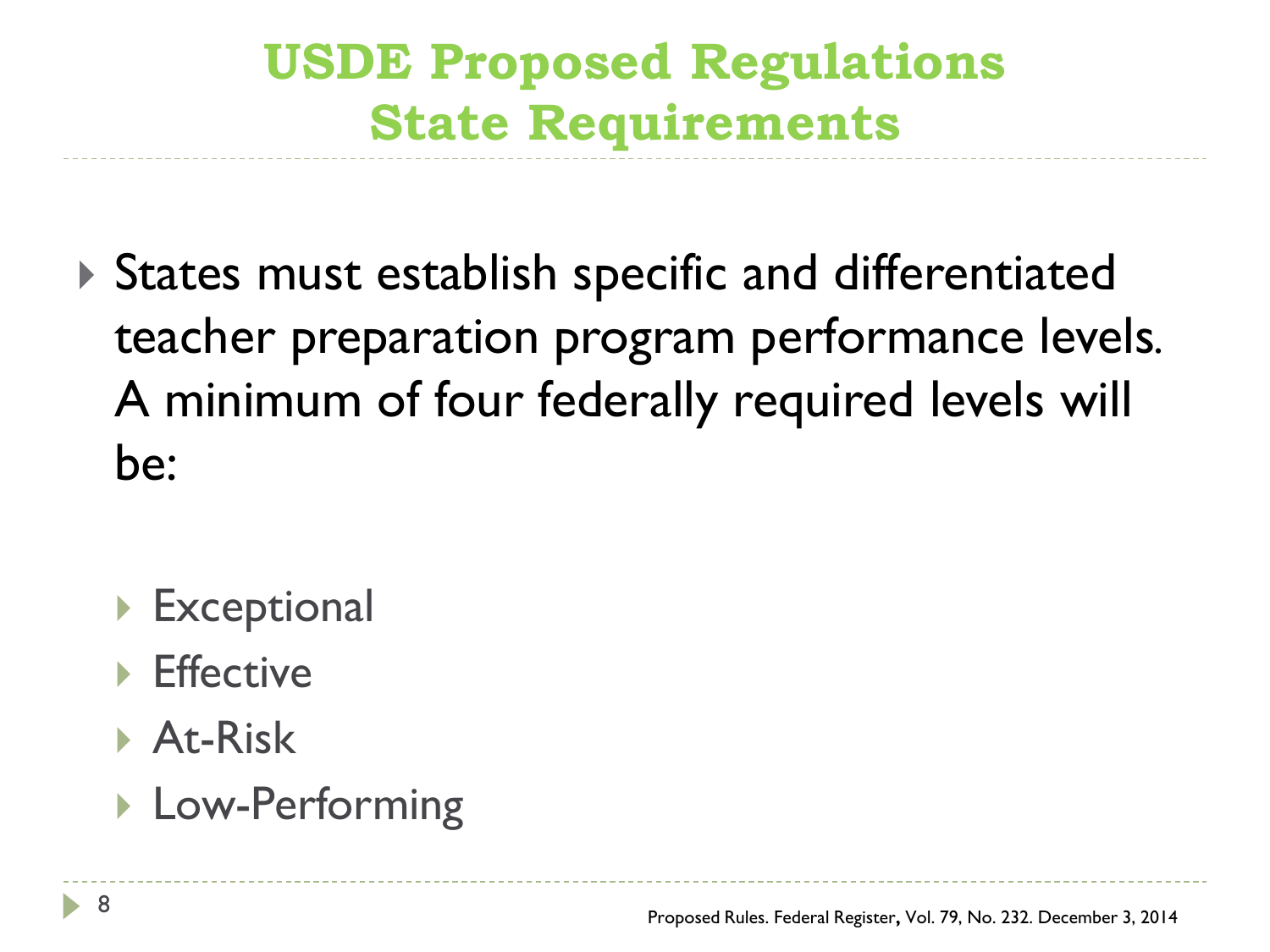### **USDE Proposed Regulations Outcome Data on SRC**

- $\triangleright$  To determine the teacher preparation program performance levels (previous slide)*,* states' assessments must include, at minimum, the following indicators:
	- ▶ Student learning outcomes
	- ▶ Employment outcomes
	- Survey outcomes (completer and employer survey) developed and administered by the State
	- **Program accreditation**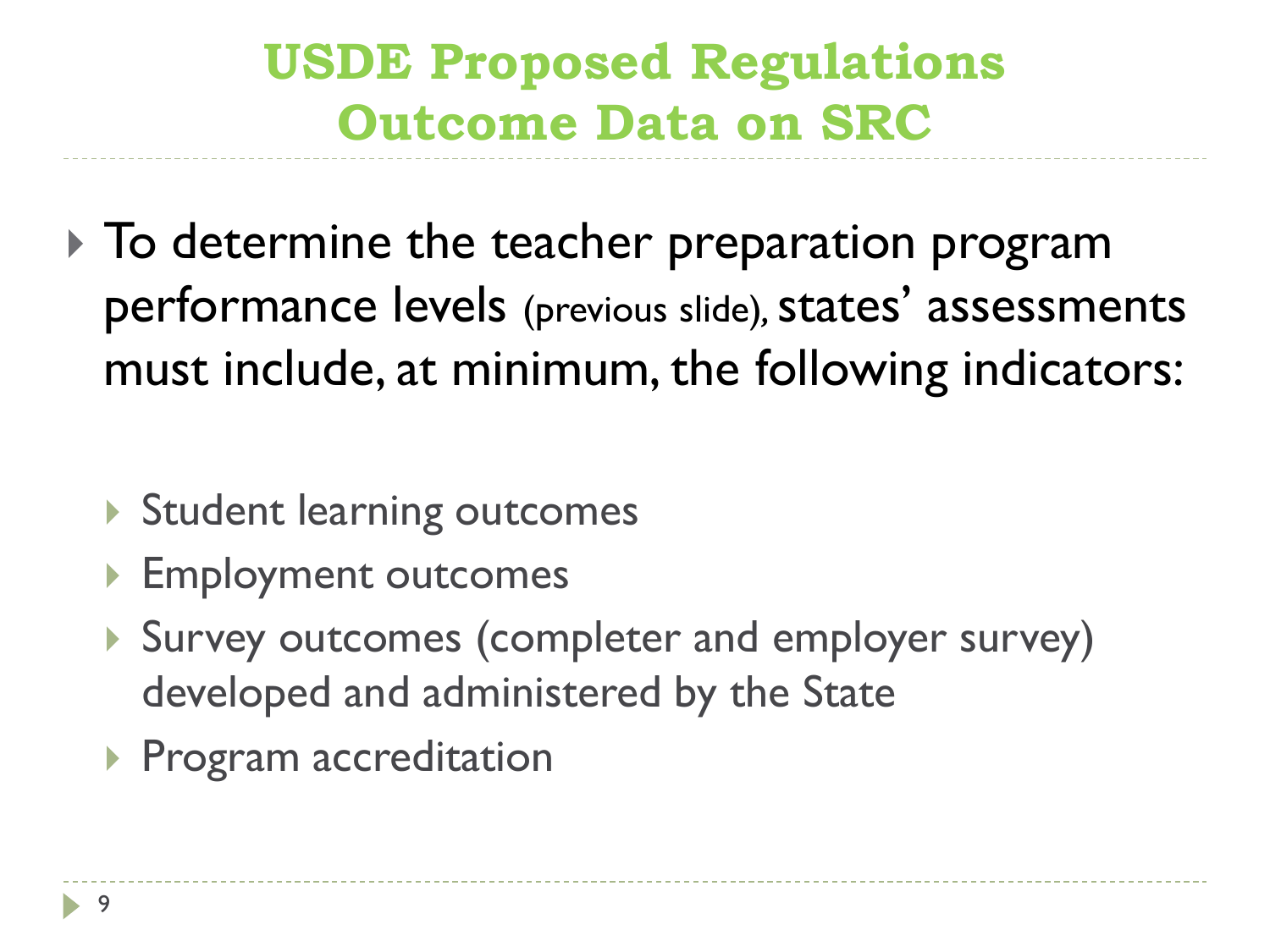### **USDE Proposed Regulations State Reporting Requirements**

- $\triangleright$  To determine the procedures for assessing and reporting the performance rating of each teacher preparation program in the state, the state must convene a stakeholder group to:
	- weight the indicators as identified by USDE (previous slide) for reporting purposes;
	- determine the preferred method for aggregation of data such that performance data for a maximum number of small programs are reported;
	- establish rewards and consequences to IHEs as a result of determined designation; and
	- develop a process that allows IHEs to challenge the accuracy of their performance data and classification.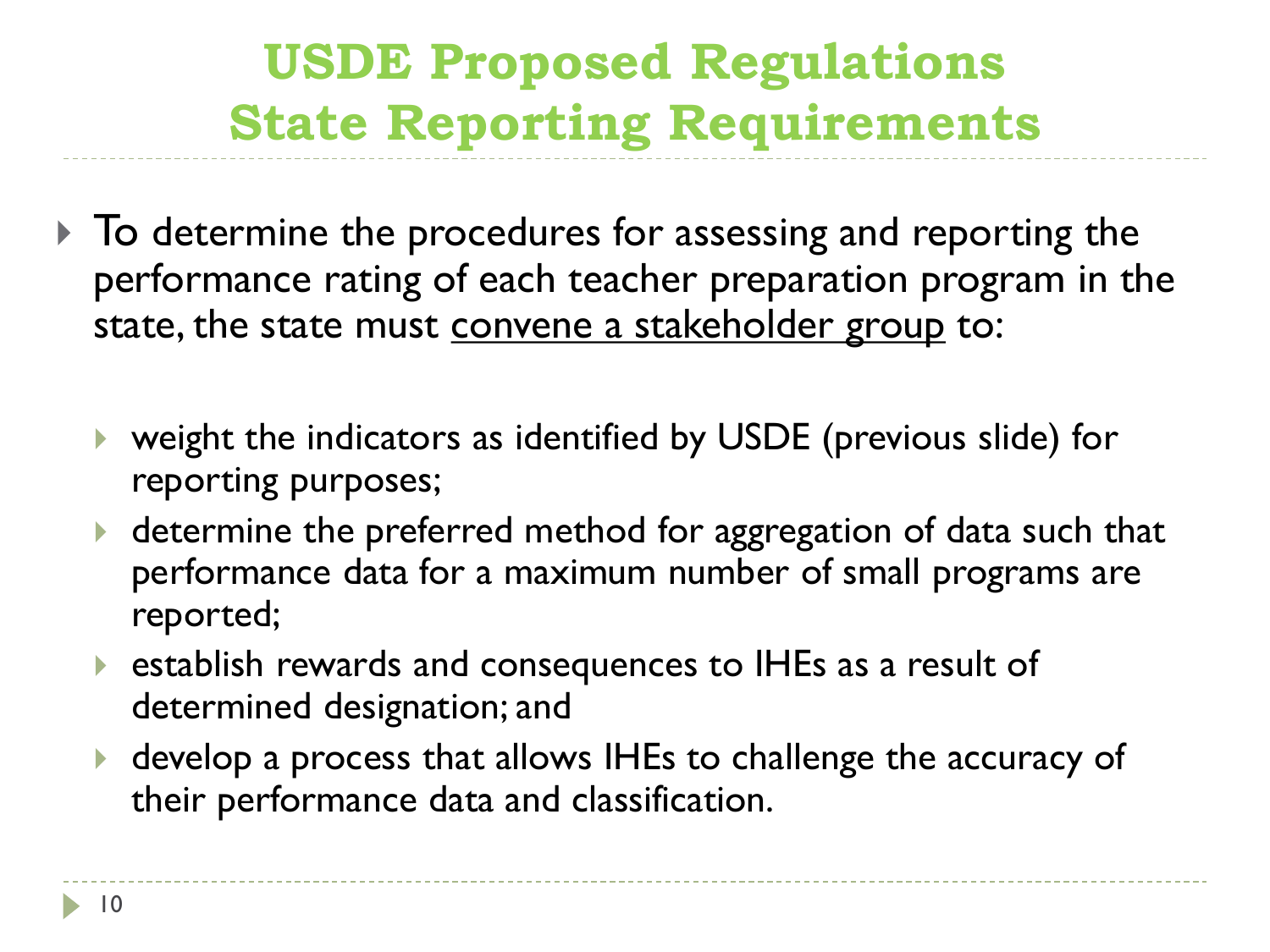### **USDE Proposed Regulations Linking Title II Data to Title IV TEACH Grant**

- Teacher education program performance will be linked to eligibility for federal TEACH Grant funding.
- TEACH Grant eligible teacher preparation programs will have to be identified by the state as **effective or higher**.
- Eligible programs can no longer be identified only "as a stateapproved course of study."
- A high-need field (such as literacy, science, technology, math) will be designated as high-need at the time of the grant.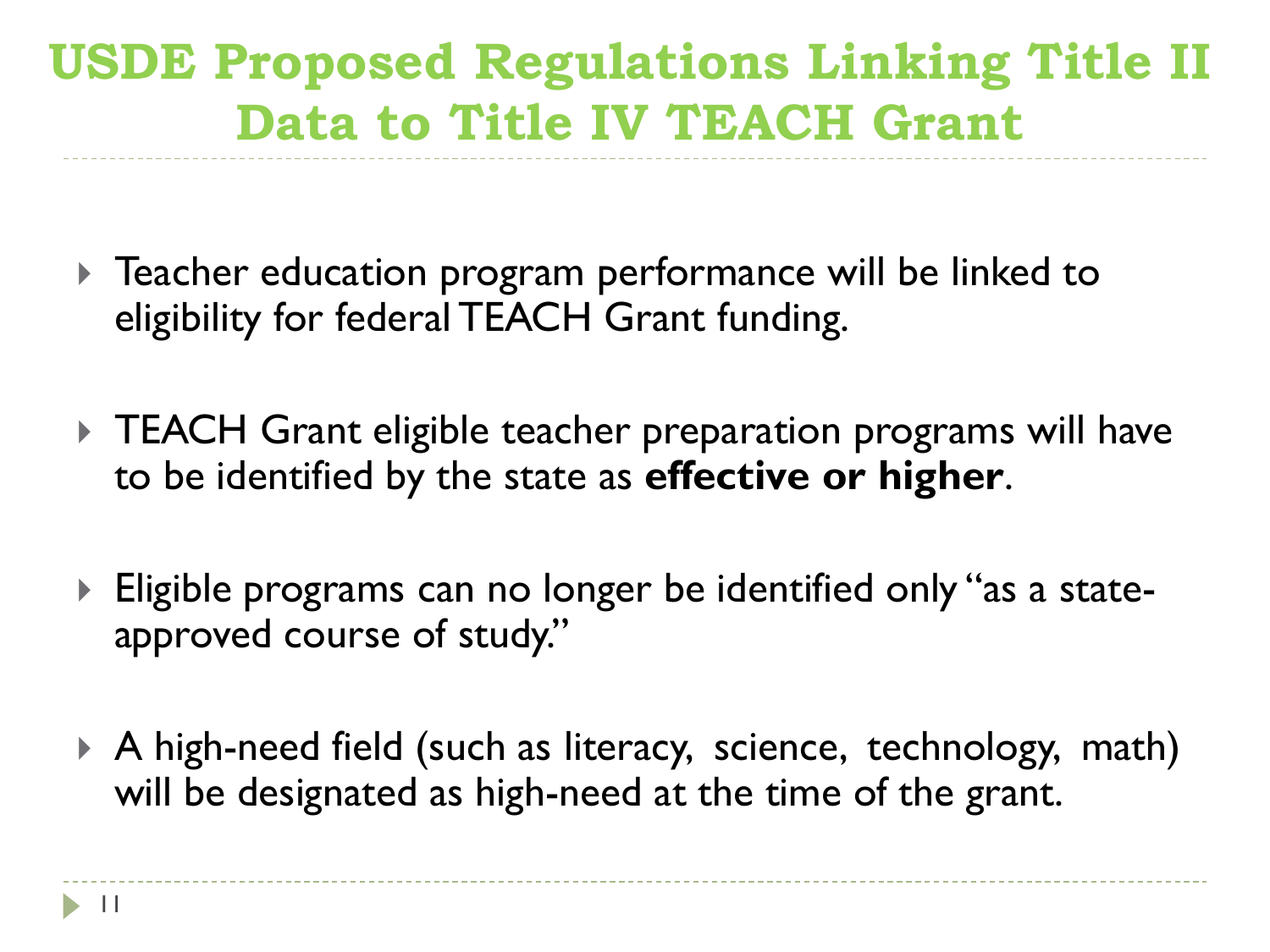#### **Proposed Implementation Timeline**

- ▶ 2015-2017 States set up data systems necessary for establishment of their performance rating system.
- ▶ April 2017 IHEs submit final IRCs under the old system, cover academic year 2015-2016.
- ▶ October 2017 IHEs submit initial IRCs under the new system – covering academic year 2016-2017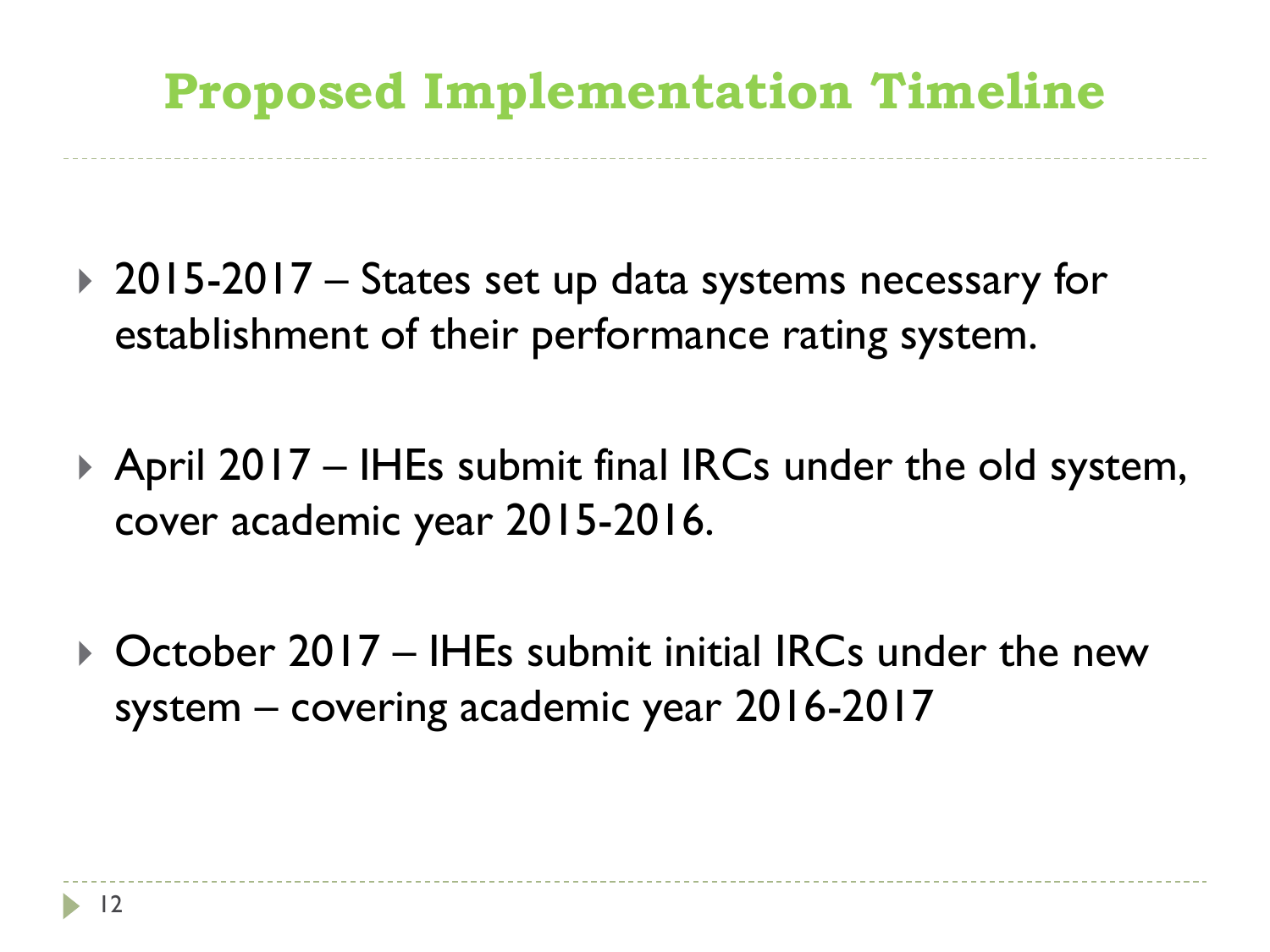#### **Proposed Implementation Timeline**

- ▶ April 2018 States submit final SRC under the old system (covering academic year 2015-2016) and the first SRC under the new system (covering academic year 2016-2017). The new SRCs may meet the new reporting requirements on a pilot basis.
- ▶ April 2019 SRCs must meet the new reporting requirements (must group teacher preparation programs into the four categories).
- ▶ 2020-2021 Programs not rated as effective or higher are ineligible for TEACH Grants.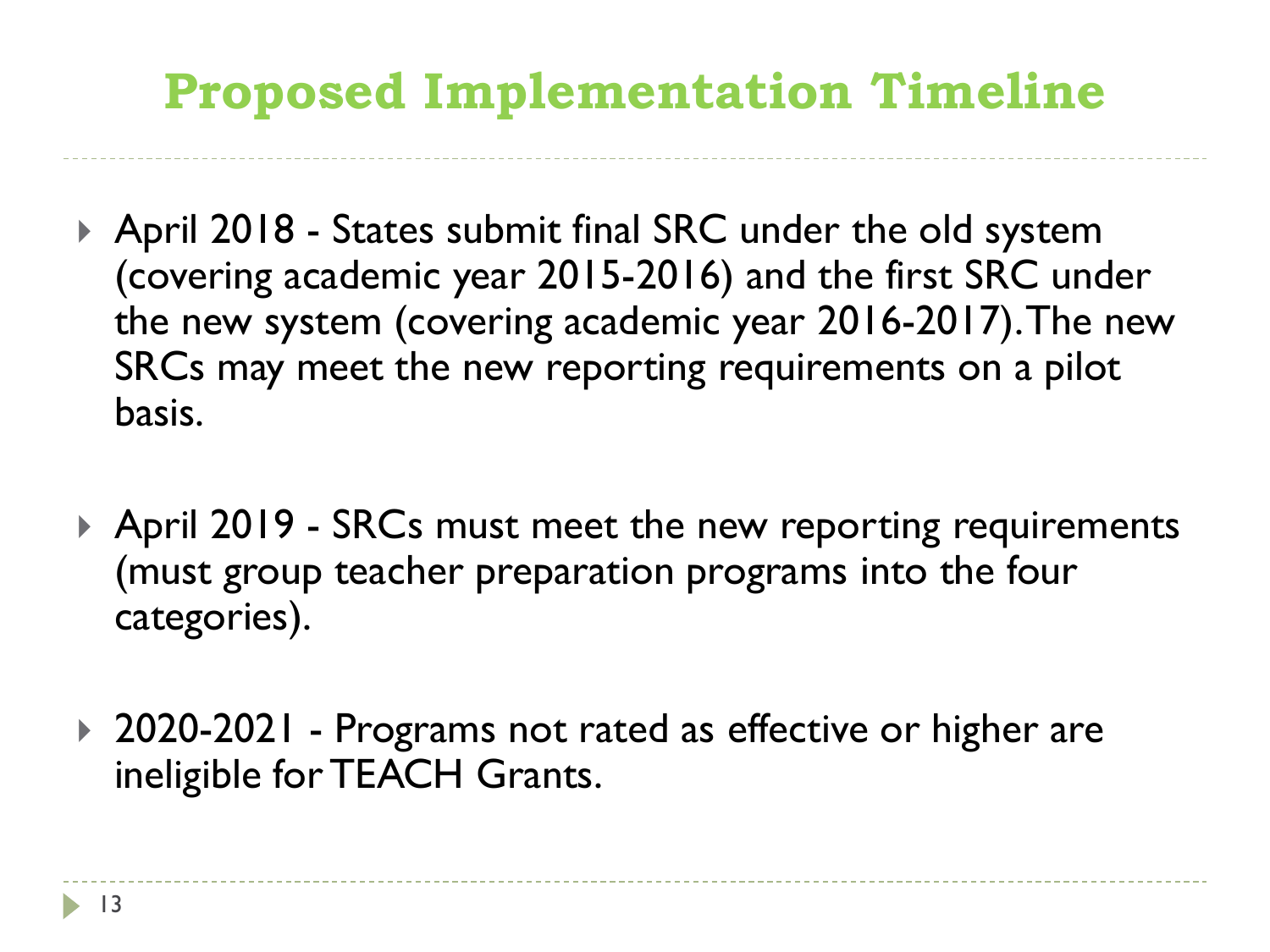## **Non-Compliance**

- The penalty for non-compliance with the reporting requirements, as in the past for HEA Title II non-compliance, will be continued financial sanctions on individual institutions.
- **Programs that do not receive an effective or higher rating in** the four-level rating system for at least 2 of the past 3 years, will no longer be able to offer TEACH grants to their students.
- $\triangleright$  Programs with consistent low-performing ratings, and which lost state approval or financial support, will be prohibited from accepting or enrolling students receiving Title IV funds.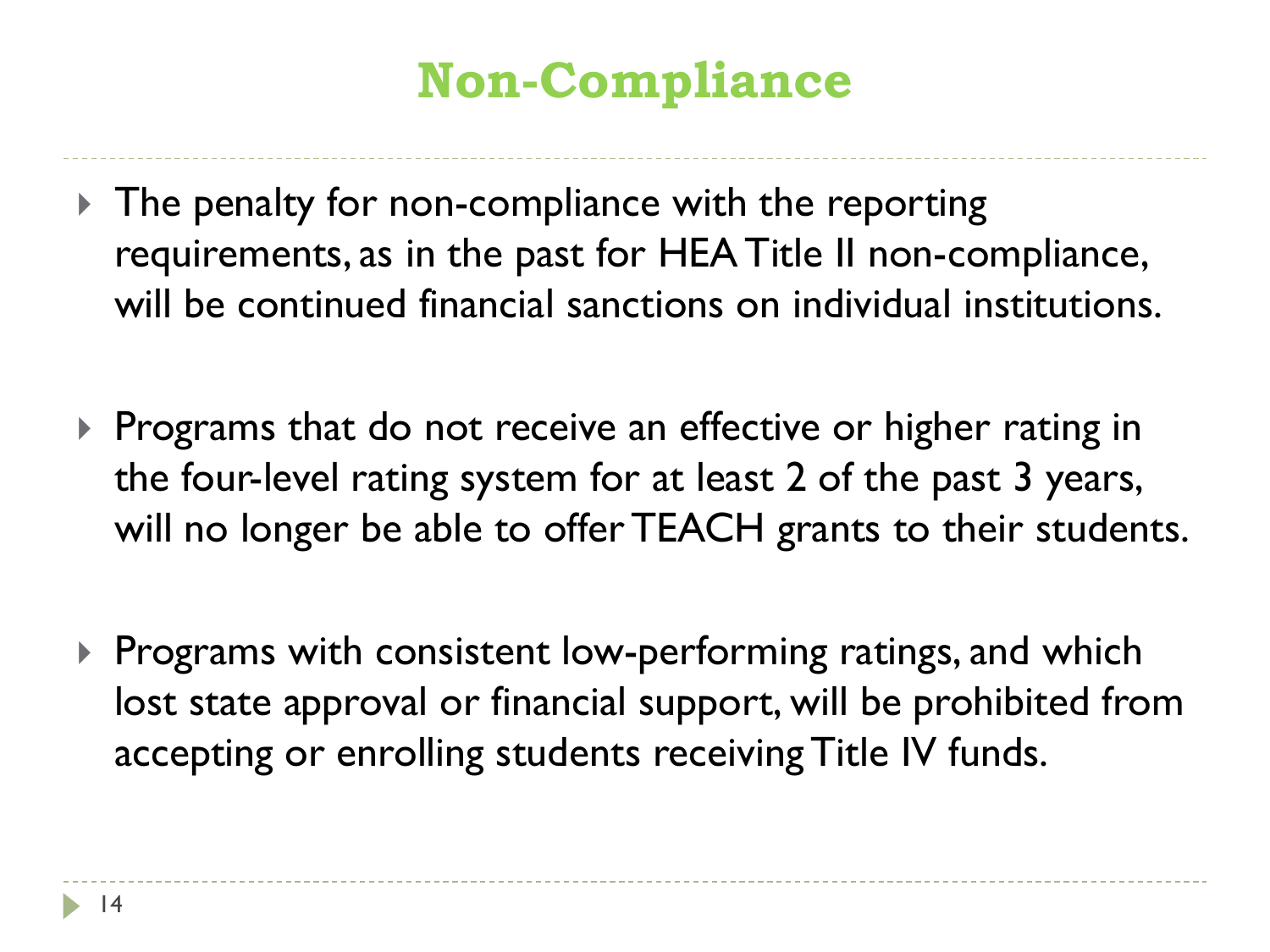#### **Other Proposed Federal Regulations to Hold IHEs Accountable**

**Gainful Employment**

- ▶ Recently the USDE approved regulations known generally as "Gainful Employment" to improve accountability and transparency in proprietary colleges.
- These regulations require proprietary colleges to submit names and social securities numbers of graduates by program who received federal financial aid. Cohort to be no less than 30.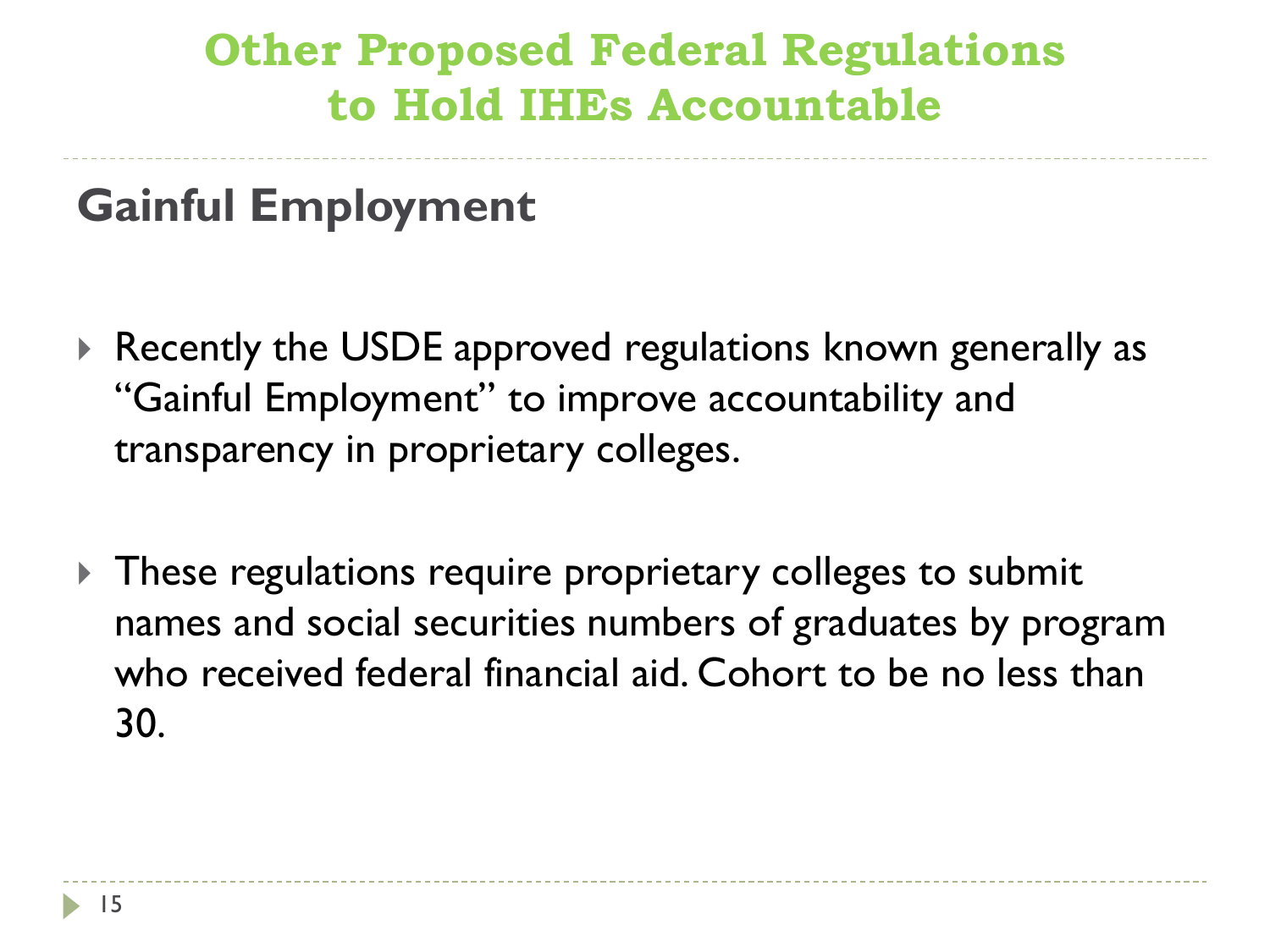## **Gainful Employment**

- ▶ Effective July 1, 2015, to determine proprietary college program's level of effectiveness, the gainful employment ruling will incorporate two metrics:
	- the annual debt-to-earnings (DTE) comparison; and
	- discretionary debt-to-earnings comparison.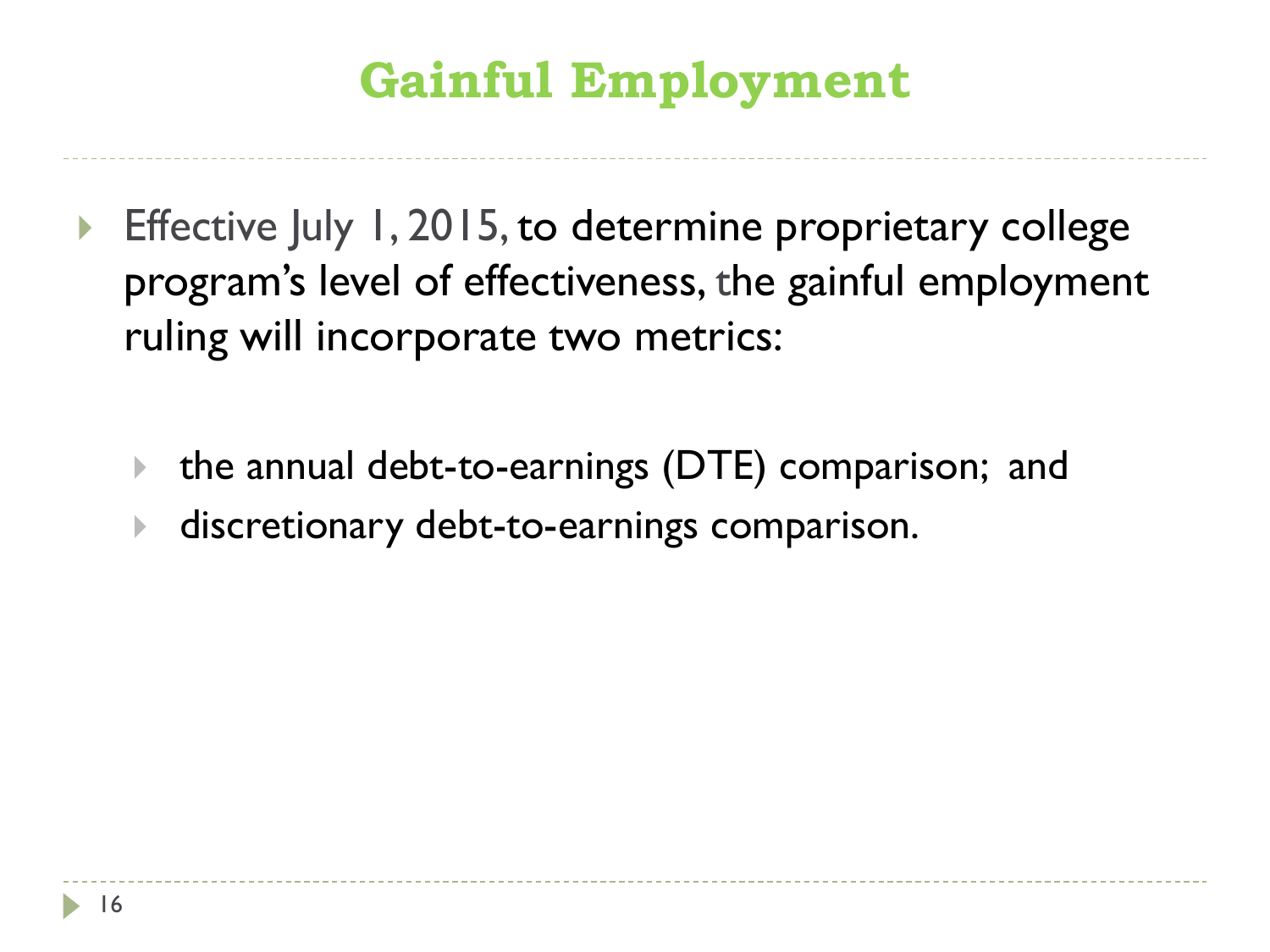#### **Determining Gainful Program Effectiveness**

- ▶ Proprietary colleges submit to USDE the cohort (>30) names and social security numbers by program.
- USDE calculates cohort median of debt to overall earnings; and debt to discretionary earnings (overall earnings after subtracting 150% poverty line for a single person).
- The final analysis completed by USDE determines effectiveness rating of the program.
- Rating levels over four years are analyzed to determine gainful employment effectiveness and continuation of program.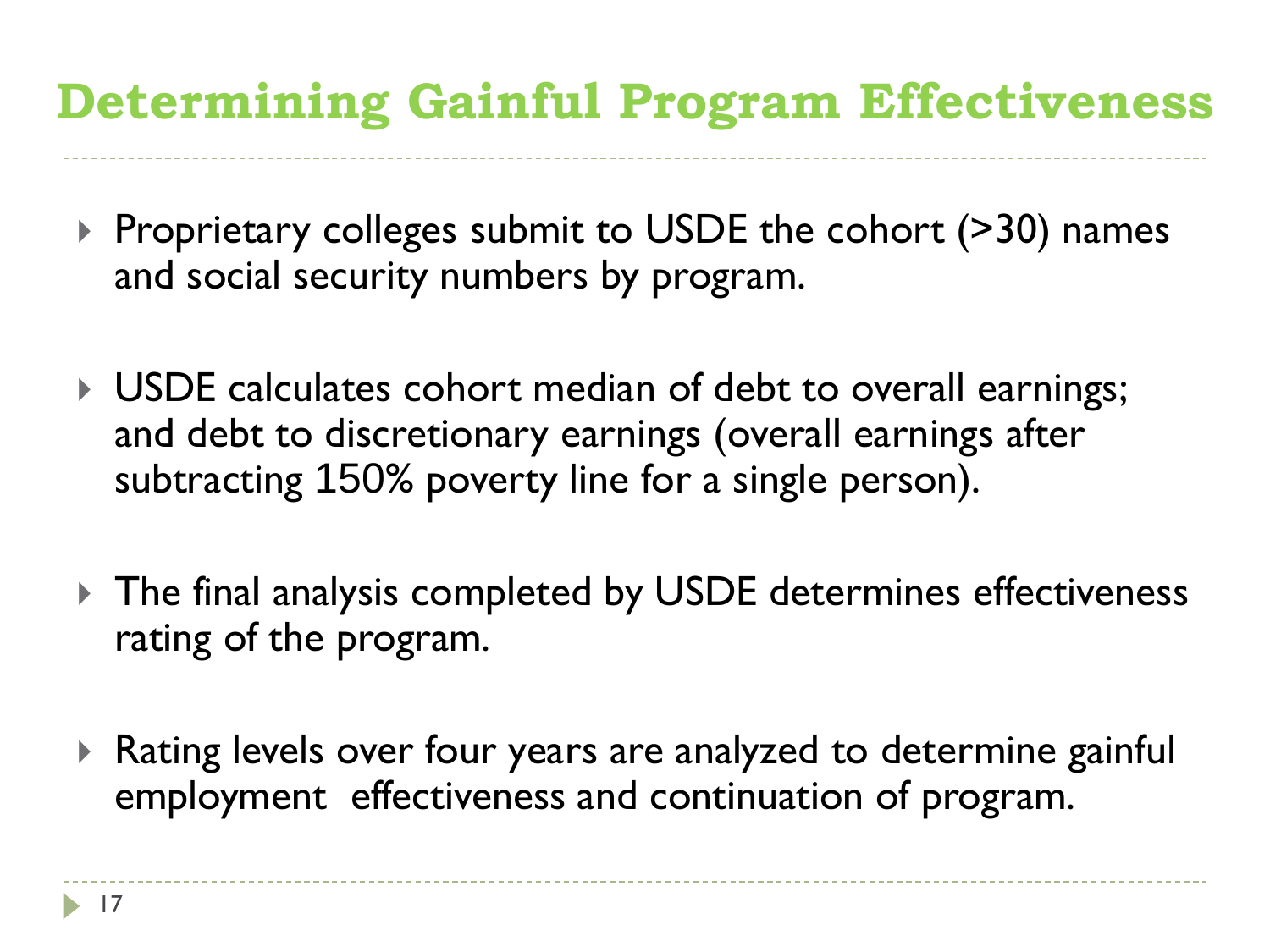### **Gainful Employment**

Level rating:

- ▶ PASS = Programs whose graduates have annual loan payments less than 8% of total earnings **OR** less than 20% of discretionary earnings.
- $\triangleright$  ZONE = Programs whose graduates have annual loan payments between 8% and 12% of total earnings **OR** between 20% and 30% of discretionary earnings.
- $\triangleright$  FAIL = Programs whose graduates have annual loan payments greater than 12% of total earnings **AND** greater than 30% of discretionary earnings.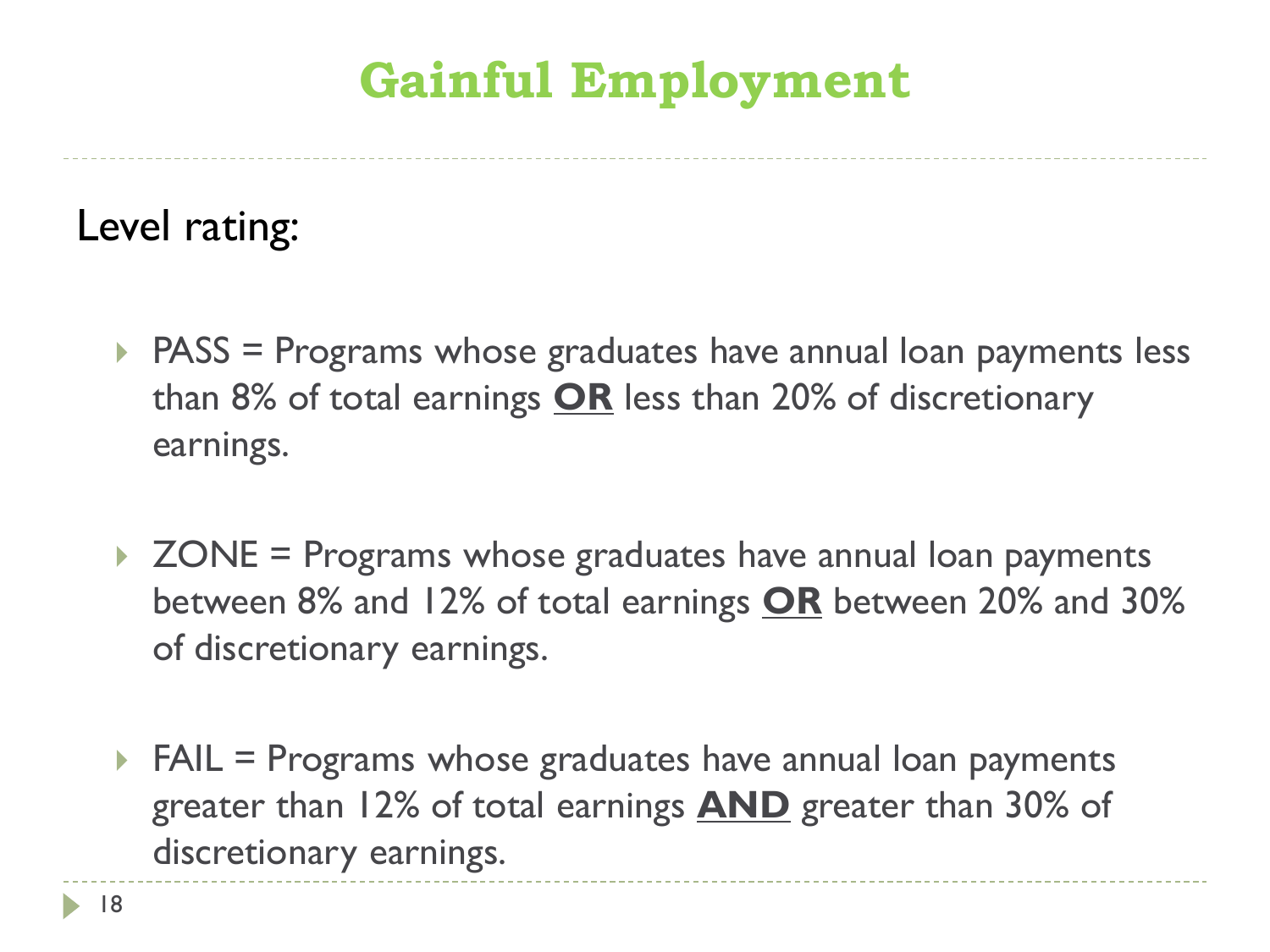## **Gainful Employment – A Basic Example**

- A student graduates with a starting annual salary of \$40,000.
- That student's annual student loan payment is  $$6,600$  (\$550 X 12).
- Using the following two metrics the program effectiveness would be determined.
	- ▶ Debt to earning is \$6,600 loan payment /\$40,000 salary= 16.5%
	- Discretionary debt to earnings is \$6,600 loan payment/\$23,000 discretionary debt= 28% (Annual salary is \$40,000 less ~\$17,000 poverty line= \$23,000)
- The proprietary college program would be rated as "Zone"
	- Debt to earnings is 16.5% which is > 12% **OR**
	- Discretionary debt to earnings is 28% which is between 20% and30%.